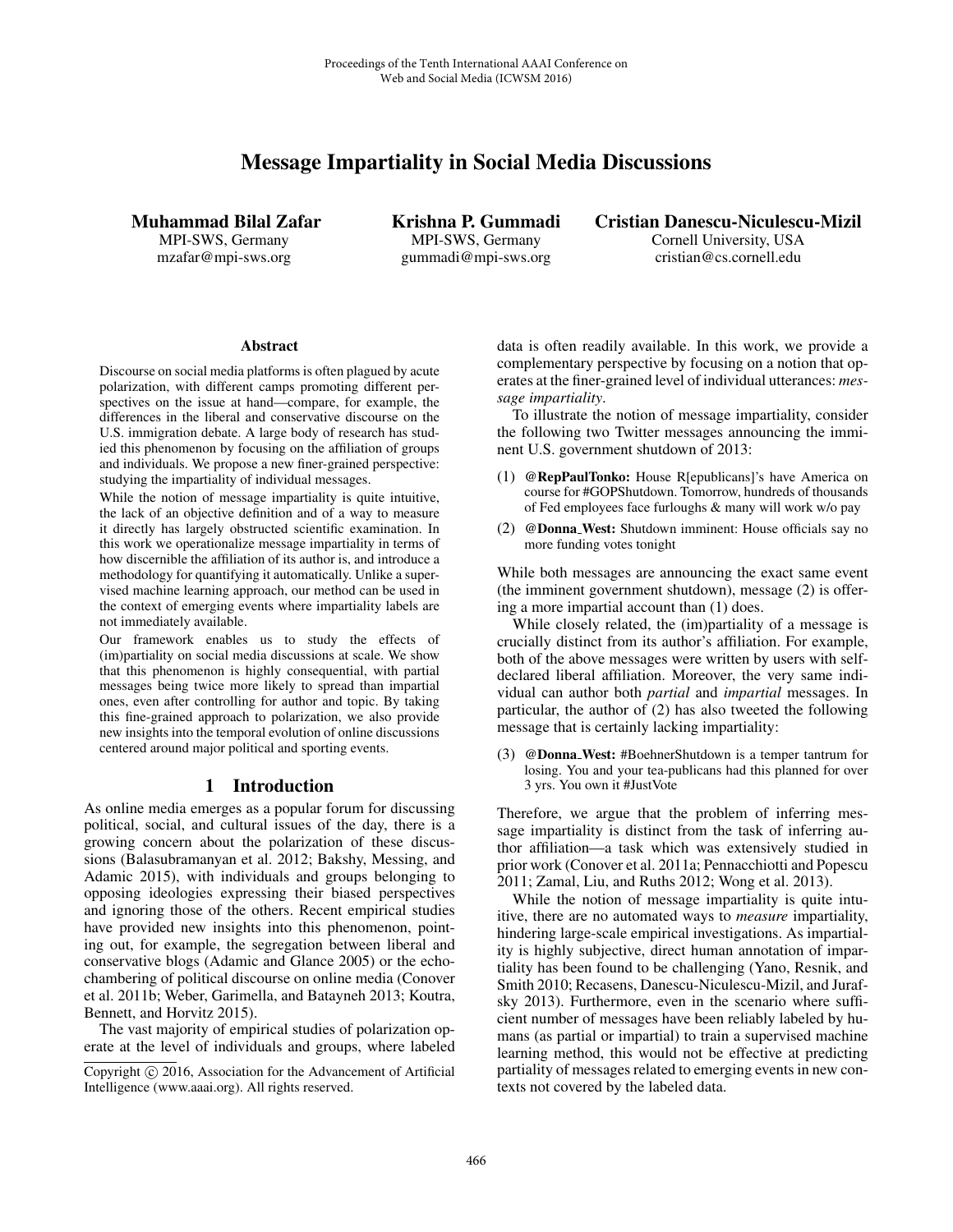Against this background, in this work, we propose and validate an *operational* definition of message impartiality that allows us to automatically quantify message impartiality in a variety of contexts and emerging events, without needing to constantly regenerate impartiality labels. Our main insight is to exploit the inherent relation between impartiality of a message and the discernibility of its author's affiliation: the more impartial a message, the harder it is to infer the affiliation of its author from its content. For example, message (2) above is more impartial than (3) because it is harder to predict the affiliation of its author (which is liberal) from its content.

Building on this insight, we show how message impartiality can be successfully operationalized in terms of the *confidence with which the its author's affiliation can be inferred*, leading to a measure that aligns well with human intuition across multiple events, spanning both politics and sports. We further show that we can fully automate this framework, and that, unlike a machine learning approach trained directly on impartiality labels, our method can be used in the context of emerging events where such labels are not immediately available.

The ability to automatically quantify impartiality enables a large scale exploration of online polarization from a new fine-grained perspective, bringing new insights into this phenomenon. For example, we find that message impartiality is highly consequential, with partial tweets being twice more likely to be retweeted than impartial ones. This effect holds even when the impartial and partial messages are on the same topic and are sent by the same user.

One of the main motivations for focusing on messagelevel impartiality—rather than on author-level affiliation—is the observation that single individuals can vary their level of impartiality over time. To better understand this individuallevel variation we study the social media discourse related to three major political and sporting events: the U.S. government shutdown of 2013, Super Bowl 2014 and Super Bowl 2015. We find that individual users do indeed change the level of impartiality of their messages over the spread of an event, and that, this variation is systematically tied to the evolution of the offline event.

To summarize, in this paper we: propose new way to operationalize the concept of message impartiality (Section 2); show that the resulting measure aligns with human judgments of impartiality (Section 3); develop a framework for automatically quantifying message impartiality (Section 4); conduct a large-scale study of message impartiality in the Twitter social network (Section 5); and provide new insights into this phenomenon (Section 6).

# 2 Operationalizing impartiality

To operationalize<sup>1</sup> message impartiality, we need to understand *what does it mean for a message to be impartial,* and *how can we measure the impartiality of a message.* Here we propose an informal characterization of this intuitive notion

and discuss its relation to the better studied notion of affiliation. Building on this discussion, we then introduce a new way to operationalize this phenomenon that will enable us to quantify and study it at scale.

## 2.1 Characterizing the notion of impartiality

Consider the Twitter messages (1) and (2) shown in Section 1. Although both messages share the same news impending government shutdown—they differ dramatically in the way they convey it. That is, message (1) is, at least intuitively, less impartial than message (2). In this particular case, the difference seems to stem from the fact that message (2) announces the imminent government shutdown without leaning towards any party position, whereas, message (1) implicitly blames the Republicans while announcing the exact same news. While, this is an argument specific to this example, it does highlight some of general properties of the intuitive notion of impartiality:

- 1. Impartiality is a *property of the message and not of its author*. This follows the intuition that the knowledge of the affiliation of a message's author is not sufficient to determine whether the message is impartial or not. As exemplified in Section 1, authors from same affiliation can write both impartial and partial messages (examples (2) and (3) respectively) on the same topic.
- 2. Message impartiality *is not an absolute notion and is defined with respect to a given context*: a topic of discussion and a given set of (two or more) relevant affiliations (liberal and conservative in our running example). Importantly, a message can be considered impartial in one context and partial in another. For example, the message "Broncos is the best team in the world" is blatantly partial in the context of the Super Bowl but impartial in the context of the government shutdown.
- 3. Impartiality of a message is *not related to the truth value of the message*. A true statement can be partial or impartial, depending on the context in which partiality is being determined. For example, the statement "Greenhouse gases have risen", while being true, might still convey liberal partiality in the context of the global warming debate. The reason is that this statement represents the liberal point of view on the topic and not the perspective of conservatives, who generally deny the true statement (McCright and Dunlap 2000).<sup>2</sup>

Finally, we note that while the concepts of impartiality and sentiment seem related, high sentiment in a message does not always imply high partiality and vice versa. We discuss this further in Section 5.5.

## 2.2 Operational definition of impartiality

While the notion of impartiality described above is widely and intuitively understood (Gert 1995), we still lack a direct way to measure the degree of impartiality of a given message. We now propose an operational definition of this concept that allows it to be objectively quantified:

<sup>&</sup>lt;sup>1</sup>Where, by operationalization, we mean making an intuitive fuzzy concept measurable, as it is common in social sciences.

<sup>2</sup> *"Reality has a well known liberal bias."* — Stephen Colbert (at the 2006 White House correspondents' dinner).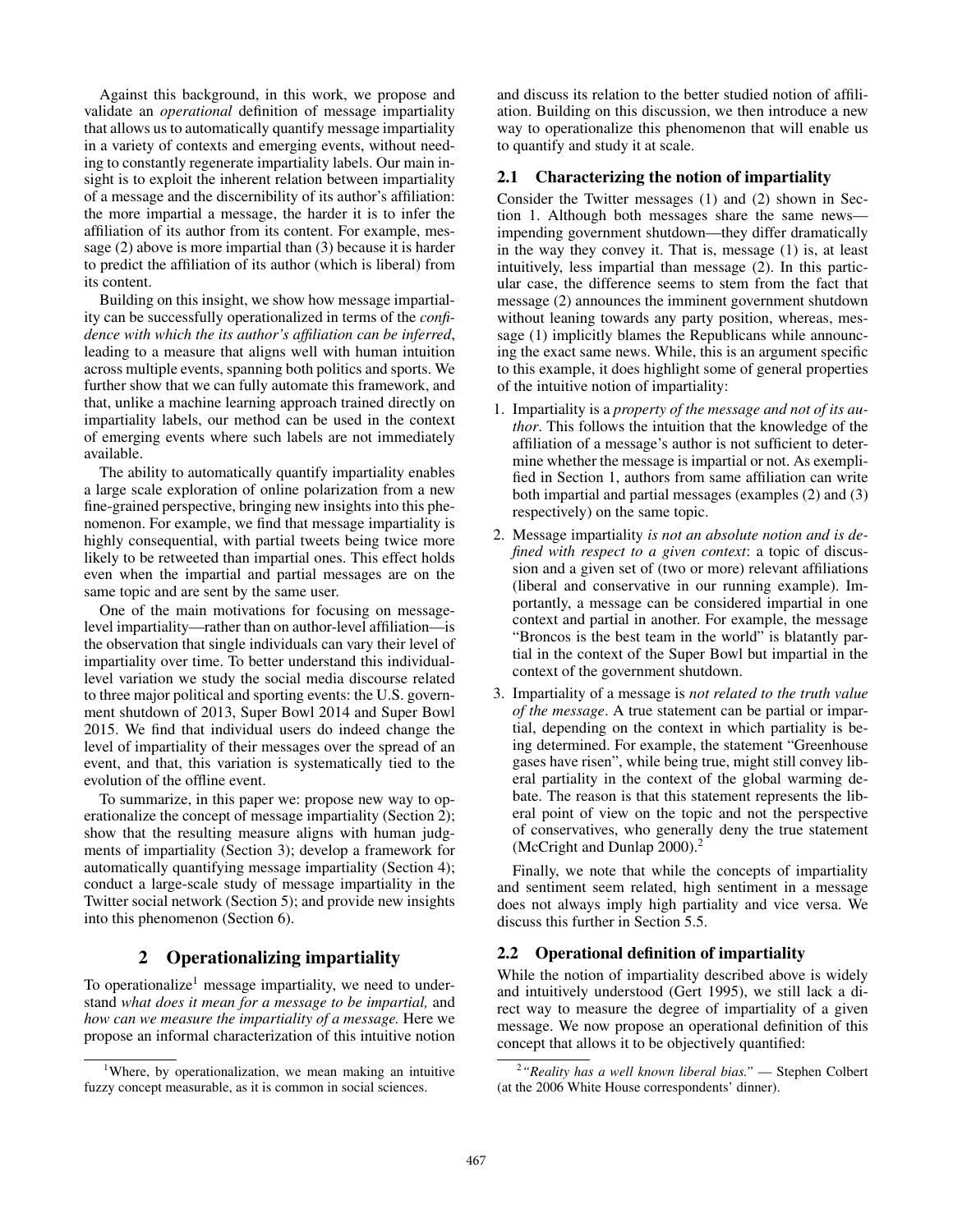Given a context (e.g., U.S. government shutdown) and a set of two possible affiliations (e.g., liberal and conservative), the impartiality of a message refers to the uncertainty (or lack of confidence) in inferring the likely affiliation of its author from the content of the message. *That is, the harder it is to infer the affiliation of a message's author, the more impartial that message is.*

Applying this definition to our running examples, message (2) would be deemed impartial since the political affiliation of the author (liberal) cannot be inferred from the text. On the other hand, the content of message (1) suggests that the author was most probably a person with liberal affiliation and hence it would be deemed partial.

Note that while this definition can can be intuitively extended to events with more than two affiliations, for the sake of simplicity, in this work we *only consider events with two affiliations*. Having more affiliations may give rise to complications (e.g., in a n-party system accommodating a scenario where multiple affiliations share the same perspective) that would require a dedicated analysis. Hence, we leave it as an avenue to be explored thoroughly in future work.

# 3 Validating the operational definition of impartiality using human annotation

So far, our operationalization of message impartiality has been agnostic regarding *how* the confidence in discerning author affiliation of a message is estimated. In this section we will use human annotators to assess *affiliationdiscernibility* in order to establish the validity of our approach. In the next section, we will propose a method for quantifying discernibility *without* relying on human labels, therefore, fully automating our method for estimating message impartiality.

## 3.1 Determining affiliation-discernability using human annotators

Task design (HAT-a). Assume a set of messages coming from authors with two different affiliations  $A_1$  and  $A_2$ . The goal is to evaluate how impartial each message is.

For each message we ask  $n$  different human judges to guess the likely affiliation of the author of the message. We estimate the confidence in discerning author affiliation as the agreement level among the judges: the higher the agreement, the easier it is to discern the affiliation of the author and thus, the more partial the message. Formally, the agreement score for the message can be computed as:

$$
\alpha = \max(\alpha_1, \alpha_2),\tag{1}
$$

where  $\alpha_i$  is the number of humans that inferred the author affiliation to be  $A_i$ . For highly partial messages, we expect affiliation to be  $A_i$ . For highly partial messages, we expect the human judges will have very high agreement ( $\alpha$  close to  $n$ ), whereas for impartial messages, since the messages themselves do not provide any cues about author affiliation, the judges would be making random guesses, so the agreement should be close to  $\left[\frac{n}{2}\right]$ .

Task implementation. Having specified the design of the task, we implement it to quantify message impartiality in a real-world dataset. The dataset consists of tweet messages related to the discussions of two highly polarized events: 1) U.S. government shutdown, posted by users with *known* Democratic or Republican affiliation and 2) Super Bowl 2014, posted by *known* fans of Denver Broncos or Seattle Seahawks (the two contestant teams). Details of how this data was collected are given in Section 5.1.

For each of the two events, we select 400 messages (200 random messages from each affiliation) and for each message, we ask  $n = 10$  different human judges to infer the affiliation of the author of the message.

To get a set of reliable human judges, we use Amazon Mechanical Turk platform. We specifically use AMT 'categorization masters' who have a record of performing tasks with high accuracy. Moreover, since we are focusing on events pertaining to U.S. politics and sports, the workers were chosen to be exclusively from the U.S. Each AMT judge was shown a set of 85 tweet messages related to one of the events. For example, the question for annotating one message was:

*Event:* U.S. government shutdown of 2013

*Tweet:* We can't stop the rain but together we can stop this shutdown. Enough is enough. #JustVote to reopen the govt *Question:* The user posting this tweet is:

 $\diamond$  Democratic-leaning

 $\diamond$  Republican-leaning

Judges were given 50 minutes to complete the task and the reward for each task was set to 5 USD. To ensure quality control, 5 out of 85 messages (placed at random points) in each set were designated as 'test messages' and were chosen such that their author affiliation was very clear. If a judge did not infer correct author affiliation for at least 4 out of these 5 test messages, we discarded all of their responses.

Table 1 shows some of the messages where all the judges inferred the same author affiliation ( $\alpha = 10$ ) and where only around 50% judges ( $5 \le \alpha \le 6$ ) inferred the same affiliation: messages where affiliations were inferred with high confidence do indeed seem partial, while ones where affiliations were inferred with low confidence appear to be impartial.

# 3.2 Alignment with human intuition

We now validate the methodology described above, by checking whether the resulting message impartiality scores align well with how humans intuitively perceive impartiality. To this end, we collect direct impartiality judgments using the following human annotation task.

Labeling message impartiality directly (HAT-direct). For all the 400 messages for which we computed impartiality scores using the method described above, we also gather "ground truth" (im)partiality ratings by asking 10 different human annotators to directly judge whether the messages are partial or impartial. Since we want these labels to reflect the human judges' intuitive perception of impartiality and not any specific interpretation, we do not define impartiality or provide illustrative examples. Instead we simply ask whether the messages are impartial or not with respect to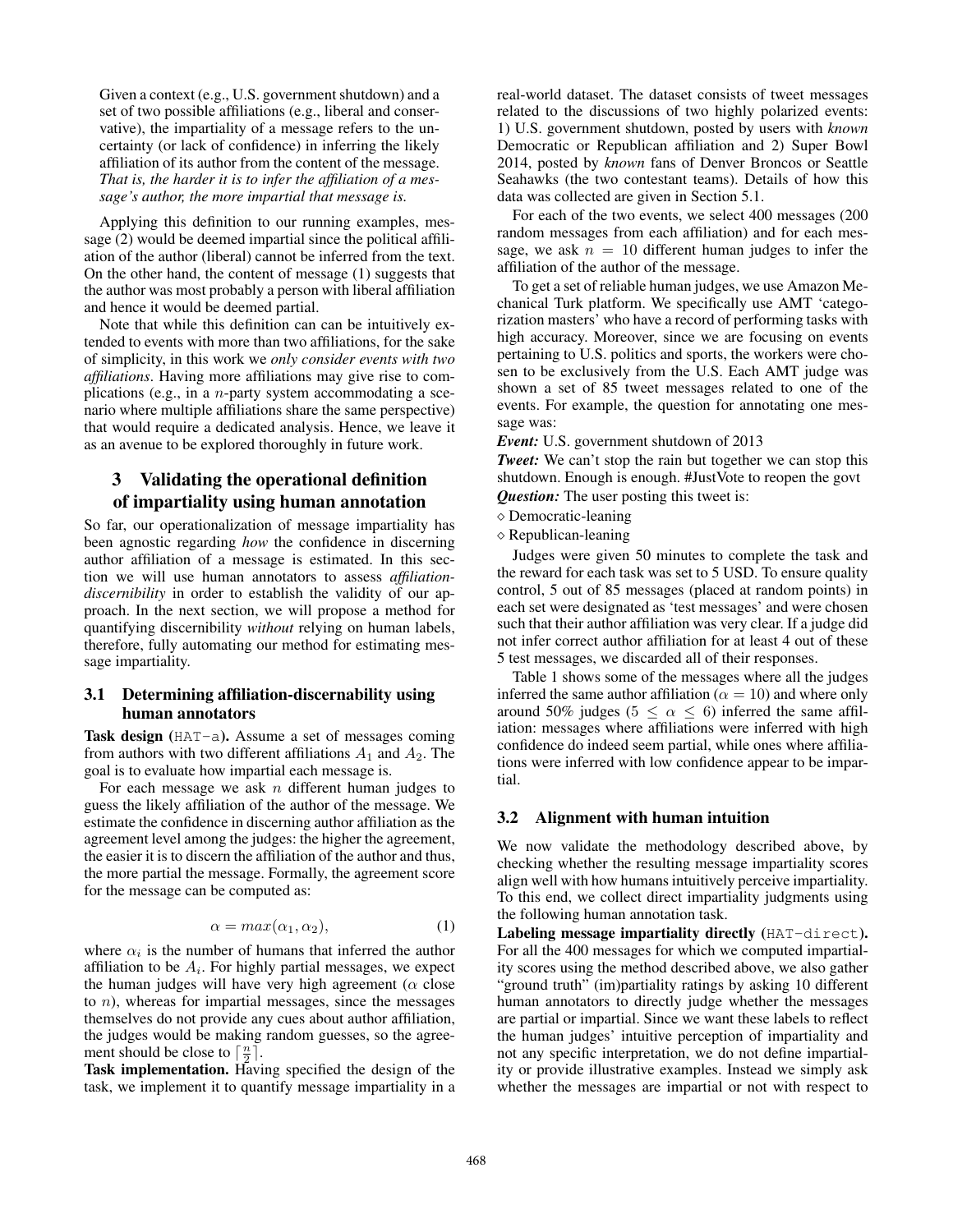| Event              | author<br>Known | $100\%$ of judges agreeing on the author af-                                                                                                    | Around $50\%$ of judges agreeing on the au-                                                                                                   |
|--------------------|-----------------|-------------------------------------------------------------------------------------------------------------------------------------------------|-----------------------------------------------------------------------------------------------------------------------------------------------|
|                    | affiliation     | filiation ( $\alpha = 10$ )                                                                                                                     | thor affiliation (5 $< \alpha < 6$ )                                                                                                          |
| Shutdown<br>$2013$ | Democrat        | House Republicans just delivered Americans dys-<br>function, partisanship, and a #GOPshutdown. RT<br>to tell GOP to drop their extreme demands. | O'Malley says Maryland will consider tapping re-<br>serve fund to deal with federal shutdown [url]                                            |
|                    | Republican      | Its Day 4 of the Democrat's shutdown & Repub-<br>licans have been hard at work finding solutions.<br>Check out this timeline: [url]             | Tonight, our elected officials-or at least their<br>staffers-are holding some very caffeinated dis-<br>cussions. CNN 11pm #shutdown live now. |
| Super Bowl<br>2014 | <b>Broncos</b>  | Here we go! Let this be the ULTIMATE tale of 2<br>halfs! #GoBroncos #ComebackTime                                                               | Been calling a Seattle vs Denver Super Bowl for<br>months btw.                                                                                |
|                    | <b>Seahawks</b> | We've waited 37 years to say this: Congratulations<br>on your Super Bowl XLVIII win @Seahawks!<br>#GoHawks #Champions #SeattlePride             | Entering #SB48, the fewest points Broncos scored<br>w/ Peyton Manning was 17. Denver scored 8 on<br>Sunday.                                   |

Table 1: Example messages where all/half of the judges agreed on their inferred author affiliation.

the event and the respective sides. $3$  This way, each message receives a *ground truth partiality rating* ranging from –10 to 10, corresponding to the difference between the number of partial and impartial judgments it receives from different annotators.4

To see if the impartiality scores  $\alpha$  based on affiliationdiscernability (as obtained via HAT-a) align with the humans' intuition of impartiality, we bin the messages into 6 different *agreement bins* corresponding to all possible  $\alpha$  values, ranging from 5 through 10. Essentially, these bins correspond to the degree of agreement that the annotators had in inferring the author affiliation in HAT-a: the agreement bin of 10 contains all the messages for which annotators inferred the same affiliation, while an agreement bin of 5 contains messages for which half of the annotators inferred one affiliation and the other half inferred the other affiliation. Figure 1 shows the average ground truth partiality ratings for each of these bins, as obtained via HAT-direct; for both events the impartiality scores  $\alpha$  align well with the ground truth. <sup>5</sup> This validates our operational definition of impartiality, showing that the confidence with which the affiliation of the author of a message can be discerned corresponds to the intuitive perception of that message's impartiality. Building on this finding, in the next section we show how to automate the task of estimating the discernibility of author affiliation.

#### 4 Automating affiliation-discernibility

So far we have relied on human judgments to determine whether the affiliation of the author of a message can be easily inferred, and consequently, whether that message is partial or not. However these methods are not scalable and can not be applied to real-time emerging events for which annotations are not available. We now show how to take humans out of the loop by fully automating the affiliationdiscernability component of our paradigm.

Prior work has shown that messages contain cues about the affiliation of their authors (Monroe, Colaresi, and Quinn



Figure 1: Our estimation of affiliation-discernibility (obtained via  $HAT-a$ , x-axis) aligns well with humans' intuitive perception of message impartiality (ground truth partiality ratings obtained via HAT-direct, y-axis).

2008; Borge-Holthoefer et al. 2015), and that these can exploited by machine learning classifiers to infer the author affiliation automatically. While our goal is not to infer affiliation, our insight is that the posterior class probabilities that these methods assign to each particular message can be used to determine how easy it is to discern their author's affiliation. Following our operational definition, measuring message impartiality is reduced to inferring class probabilities in author affiliation classification task. Next we explore several supervised techniques for inducing class probabilities, which we train on a relatively small seed set of messages for which author affiliations are known. We note that, crucially, as opposed to message impartiality labels, author affiliation labels are often readily available in social media systems and are generally persistent across events. *This allows our paradigm to be applied in real-time to emerging events without requiring any ad-hoc annotation.*

Posterior class probabilities. We start by using two supervised classification algorithms trained to predict user affiliations: naive bayes and bootstrap aggregating with decision trees, or bagged trees. Both of these estimate the posterior class probabilities of the classified items; we will use the maximum class probability for each message as its automatically inferred partiality score (henceforth referred to as *mpscore*). Naive bayes is a popular choice for text classification since it can efficiently handle items with sparse features. Handling sparse features is specially important since tweet messages are very short—maximum of 140 characters—and

<sup>&</sup>lt;sup>3</sup>We also give the annotators the option to select "can't tell" to discourage random guesses; this was rarely selected (6% of labels).

<sup>4</sup> Data available at impartiality.mpi-sws.org.

<sup>&</sup>lt;sup>5</sup>The Spearman rank correlation between the impartiality scores  $\alpha$  and the ground truth partiality ratings are 0.34 ( $p < 10^{-11}$ ) for government shutdown and  $0.45 (p < 10^{-20})$  for Super Bowl 2014.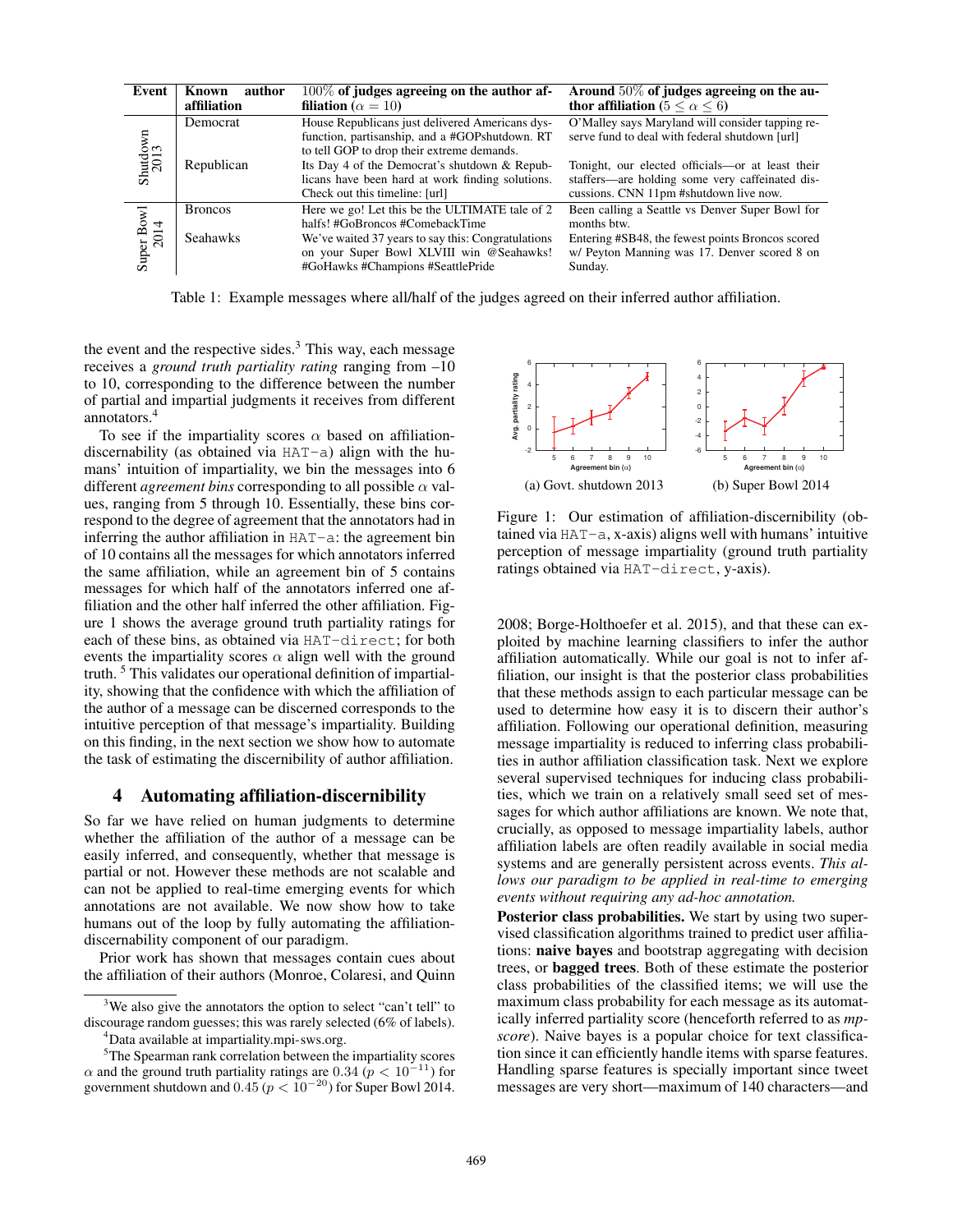a single message contains only a few features. On the other side, bagged trees have been shown to produce more accurate posterior class probability estimates (Niculescu-Mizil and Caruana 2005).

Unigram method. It is known that posterior class probability estimates provided by machine learning classifiers are often skewed and hard to interpret (Niculescu-Mizil and Caruana 2005). If available, weight vectors are not always representative of the relative importance on the features (King, Tomz, and Wittenberg 2000). However, in many practical applications, understanding *why* a message is labeled as being partial is desirable (Recasens, Danescu-Niculescu-Mizil, and Jurafsky 2013).

Here we propose a simple unigram based method that is specifically tailored to the task of inferring the discernibility of author affiliation. It is based on the observation that some words can serve as cues of author affiliation, and that the strength of their signal can be quantified (Monroe, Colaresi, and Quinn 2008). Messages including cues with strong affiliation-signals have easy to discern authorship, and thus are partial. In its simplicity this method has the additional advantage of high interpretability, making the link between content and (im)partiality transparent.

The unigram method for assigning *mp-score* to individual messages consists of two main steps: 1) assigning a score to all the unigrams used in all the messages in the discussion, and 2) computing the *mp-score* of a message based on the unigrams contained in it.

The process of assigning score to unigrams works as follows. Consider a discussion consisting of two different affiliations  $A_1$  and  $A_2$ ; as before, we assume to have a training corpus of messages posted by a seed set of authors with known affiliations. For each unique unigram  $u$  in the corpus, we compute the score of u towards an affiliation  $A_i$  as:

$$
s_{u, A_i} = p_{u, A_i} \times \log(\frac{p_{u, A_i}}{q_{u, A_i}}),
$$
 (2)

where  $p_{u,A_i}$  is the fraction of authors with known affiliation  $A_i$  using u and  $q_{u,A_i}$  is the fraction of authors with a different known affiliation ( $\{A_1, A_2\} \setminus \{A_i\}$ ) using u. <sup>6</sup>

We compute the final score  $s_u$  of the unigram u as:

$$
s_u = max(s_{u, A_1}, s_{u, A_2}).
$$
\n(3)

We can now assign a message partiality score *mp-score* to any message related to the discussion, even if it is not uttered by authors with known affiliations in our training dataset. Consider message  $m$  that consists of  $z$  unigrams  $(u_1, u_2, ..., u_z)$ , and the corresponding scores of these unigrams are given as  $(s_{u_1}, s_{u_2}, ..., s_{u_z})$ , then the *mp-score* of the message is:

$$
mp\text{-}score_m = max(s_{u_1}, s_{u_2}, ..., s_{u_z}),
$$
 (4)

where the *max* function here uses the unigram with the highest score (or the most discerning unigram).

| <b>Discussion</b>          | Num. of tweets |
|----------------------------|----------------|
| U.S. government shutdown   | 52,017         |
| Sandy Hook school shooting | 56,535         |
| Zimmerman trial 2014       | 11,174         |
| Immigration reform 2014    | 16,883         |
| 2015 SCOTUS ruling on SSM  | 9,316          |
| Super Bowl 2014            | 100,507        |
| Super Bowl 2015            | 50,042         |

Table 2: Number of tweets for different discussions in our dataset that are authored by users with known affiliations.

## 5 Evaluation

In this section, we evaluate the relative performance of our automated methods in quantifying message impartiality, as well as their effectiveness in retrieving impartial messages in the scenario of an emerging event. To this end, we gathered a dataset related to political and sports discussions on Twitter.

### 5.1 Dataset

Our dataset consists of Twitter discussions around five major events related to U.S. politics<sup>7</sup> and two major sporting events: Super Bowl 2014 and 2015 (Table 2).

For the politics-related events, we obtain a seed set of users with known Democratic or Republican affiliations by leveraging twitter lists (Ghosh et al. 2012). For the sports events, we use keyword matching on the profile descriptions of the users. For example, the two teams competing in Super Bowl 2014 were Denver Broncos and Seattle Seahawks, so we take 'broncos' or 'seahawks' in the profile of a Twitter user to mean that this user is a supporter of (or affiliated with) Denver Broncos or Seattle Seahawks respectively.

In order to collect messages related to a particular event, we select tweets posted around the time when the event occurred by authors from both affiliations and filter them using simple regular expressions. For example, we filtered tweets related to Twitter discussion on President Obama's executive action on immigration reform with the keyword pattern ('\*immig\*') from the tweets posted between Oct. 26, 2014 to Dec. 05, 2014. <sup>8</sup>

#### 5.2 Implementation details

As features for the bagged tree classifier, we use all the unigrams that appear more than 5 times in the messages related to the discussion. As an example, for the government shutdown discussion we obtain a total of 7,994 features, and for Super Bowl 2014 discussion we get 5,336 features. For training the classifier, we use standard parameters (10 base estimators, all samples and all features used for training each base estimator, samples drawn with replacement). We train

<sup>&</sup>lt;sup>6</sup> Among multiple alternative methods for scoring unigrams, we choose this one for its simplicity. For example,  $\chi^2$  feature selection leads to qualitatively similar results.

 $7$ We selected these events by scanning the list of important events in a year compiled by Wikipedia editors and extracting ones with reasonably large participation from politics-related accounts.

<sup>&</sup>lt;sup>8</sup>The immigration reform was formally announced on Nov. 20, 2014, however, there was considerable debate on social media before and after the announcement.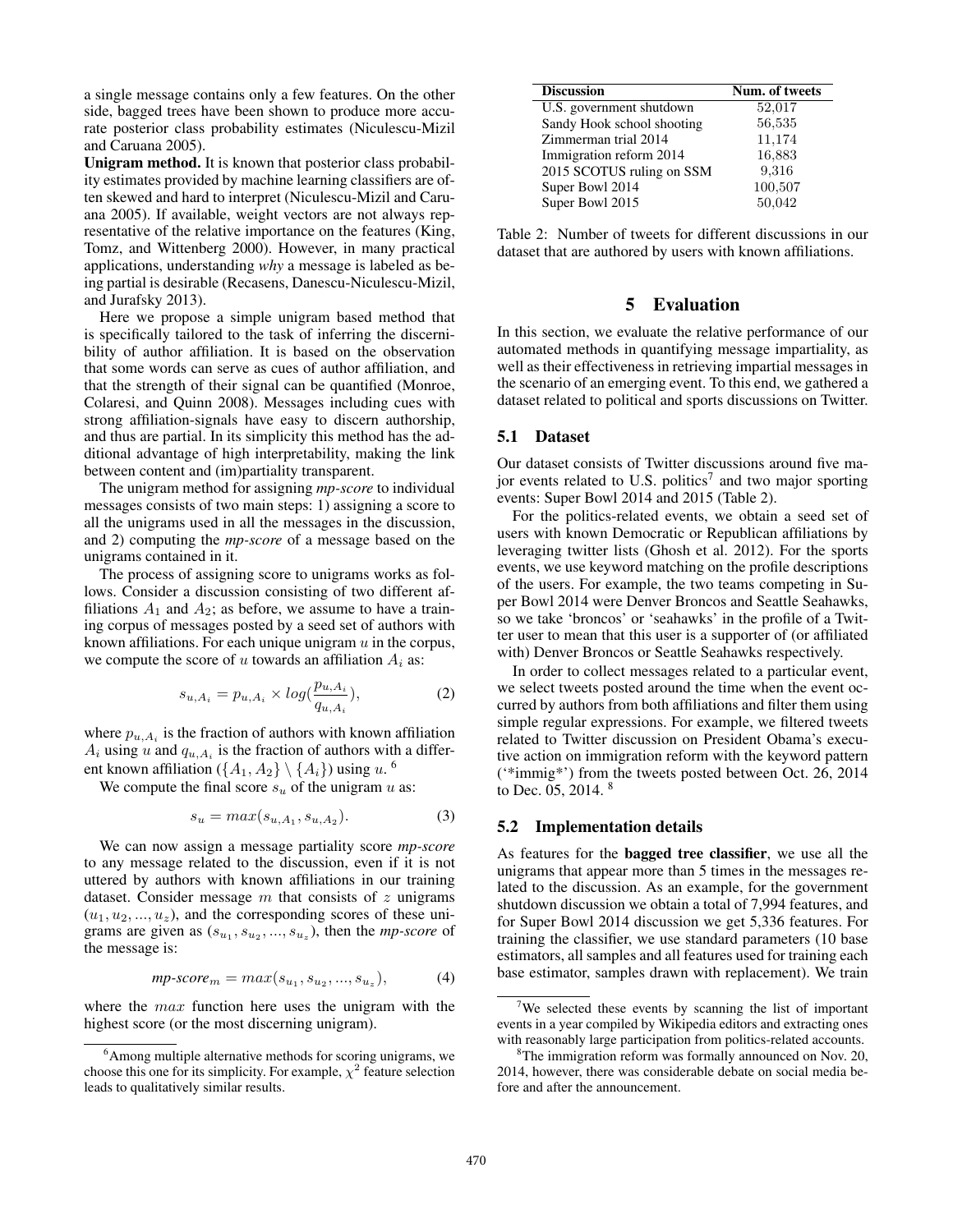| <b>Discussion</b> | <b>Dems/Broncos</b> | <b>Reps/Seahawks</b> |
|-------------------|---------------------|----------------------|
|                   | #GOPShutdown        | #HarryReidsShutdown  |
| Government        | #DemandAVote        | #Obamashutdown       |
| shutdown          | economy             | golf                 |
|                   | hurting             | priests              |
|                   | #TimeToRide         | #GoHawks             |
| Super Bowl        | #GoBroncos          | #12s                 |
| 2014              | orange              | champs               |
|                   | congratulate        | thanks               |

Table 3: Examples of highly partial unigrams related to political/sports discussions according to the unigram method.

the bagged tree classifier for each discussion,  $9$  and for each message, we use the maximum predicted class probability by the trained classifier as its *mp-score*.

Since naive bayes classifier can handle a large number of features, we include bigram features as well. That is, for training the naive bayes classifier, we use all the unigrams and bigrams that appear more than 5 times in the training set. We obtain a total of 15,640 features for naive bayes in the case of government shutdown discussion and 9,558 features for Super Bowl 2014. Similar to the case of the bagged trees, we train the naive bayes classifier <sup>10</sup> and use the maximum predicted class probability of the messages as their *mp-score*.

In the unigram method we assign scores to all unigrams in the corpus using Equation (3). Table 3 shows some unigrams with high scores, and offers some insights into the partisanship of the discussions: the Democrats are blaming the Republicans for *hurting* the *economy*, while Republicans are blaiming *Obama* and are outraged that his favorite *golf* courses were spared from the shutdown.

#### 5.3 Alignment with ground truth ratings

In order to measure the performance of our automated methods, we check the relation between the *mp-score* assigned by these methods and the ground truth partiality ratings. We divide messages into five different bins based on the scores assigned by each method: the first bin contains messages deemed to be most impartial (the bottom  $20^{th}$  percentile of all *mp-scores*), while the last bin contains messages considered most partial.

Figure 2 shows that the (im)partiality scores inferred by our automatic methods align well with human perception for messages related to both the Shutdown and Super Bowl events. <sup>11</sup> Note that our affiliation-discernability methods do not rely on any human-generated impartiality labels. We also find that the implementations based on machine learning classifiers do not distinguish very well between messages



Figure 2: The automatically inferred partiality scores (*mpscore*, x-axis) align well with human intuition (ground truth partiality obtained via HAT-direct, y-axis). Bins with less than 10 data-points are ignored.

that are impartial and those that are mildly partial, which can be attributed to the skewness in the estimation of posterior class probabilities (as previously discussed); in particular, the median class probability is 0.98 for naive bayes and 1.00 for bagged trees.

In the remainder of this paper we will use the unigram method to study message impartiality at scale. Beyond providing a better alignment with human intuition, this method also has the advantage of being transparent in terms of the content features that contribute to the impartiality score.

#### 5.4 Applicability to emerging events

One major advantage of our framework is that it can be used to quantify impartiality of messages related to emerging events, as long as they involve the same pair of affiliations. In contrast, directly applying a supervised machine learning method would involve regenerating partiality labels for messages related to emerging events. Here we provide empirical evidence for the advantage of our methodology based on affiliation-discernability (henceforth *discernability method*) by comparing it to a supervised machine learning method trained directly on impartiality labels (henceforth *direct ML method*) to an event that was not previously used in any of our analysis: the 2015 Supreme Court ruling on samesex marriage (henceforth *SCOTUS ruling*).

Since we treat the SCOTUS ruling as an emerging event, neither of the methods has access to any new information or labels pertaining to this event. In this scenario, we compare the performance of our affiliation-discernability method with that of an SVM classifier directly trained on human-annotated (im)partiality labels (gathered using HAT-direct) for messages related to a prior event, namely, the government shutdown.<sup>12</sup>

For evaluation, we collect ground truth partiality labels for 400 messages from the SCOTUS ruling (200 random messages from each affiliation) using HAT-direct and compare the two methods on the tasks of retrieving both partial and impartial messages. We rank the messages based on class probability given by the SVM in the *direct ML*

 $9$ The 10-fold cross validation accuracy was 80.3% for shutdown discussion and 86.7% for Super Bowl 2014.

 $10$ The 10-fold cross validation accuracy was 87.1% for shutdown discussion and 88.5% for Super Bowl 2014.

<sup>11</sup>The Spearman rank correlation between the *mp-score* assigned by these implementations and the ground truth partiality are 0.41, 0.25 and 0.20 for unigram method, naive bayes and bagged trees, respectively, for government shutdown (p-values  $< 10^{-6}$ ); for Superbowl 2014, these are 0.45, 0.33 and 0.36 (p-values  $< 10^{-11}$ ).

<sup>&</sup>lt;sup>12</sup>The cross-validation accuracy of the SVM on the government shutdown event is 77%.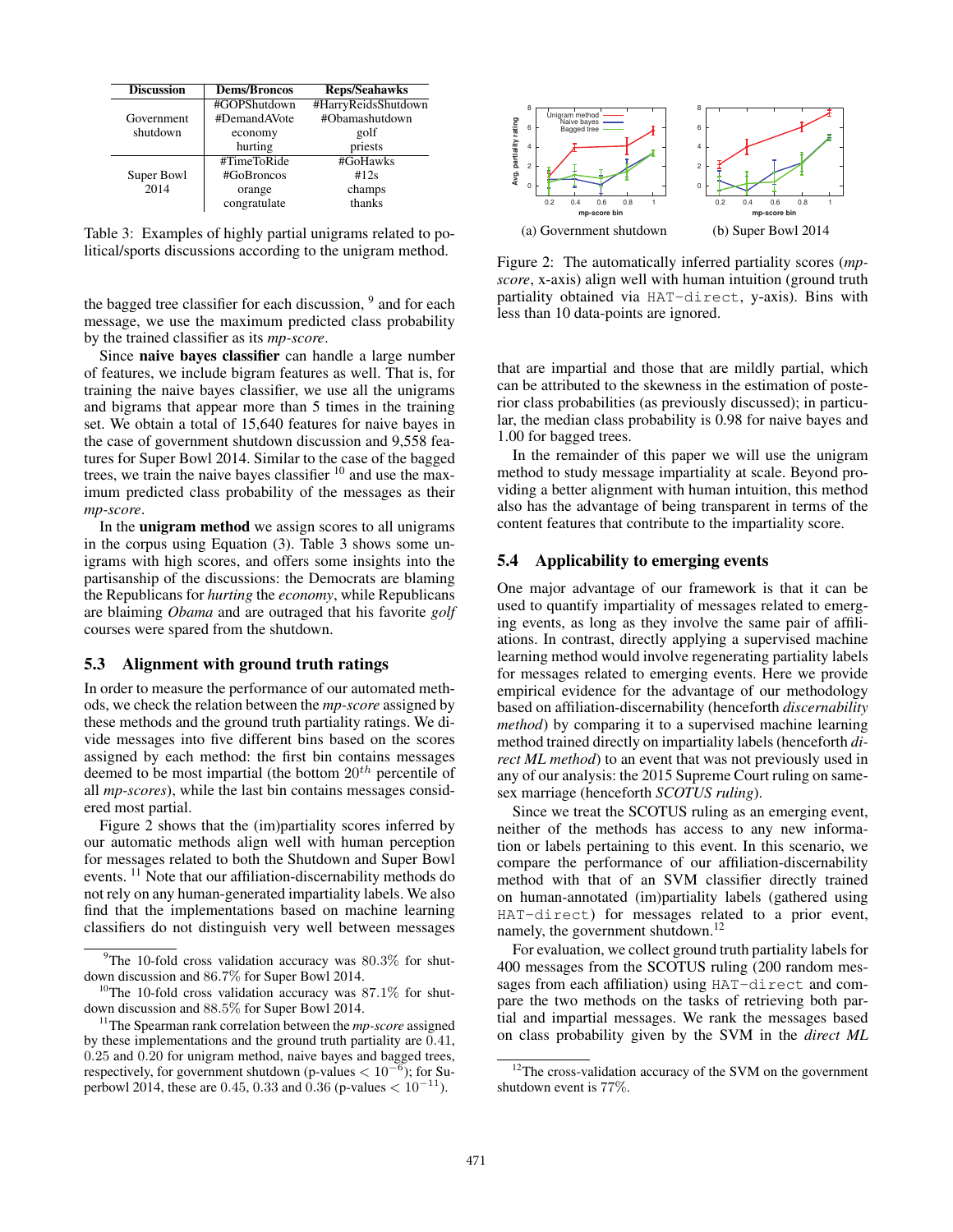| <b>Method</b>         | Partial | <b>Impartial</b> |
|-----------------------|---------|------------------|
| Direct ML method      | 0.95    | 0.10             |
| Discernability method | 1.00    | 0.60             |

Table 4: Precision@20 for the task of retrieving partial and impartial messages in an emerging event. Our affiliation-discernability method outperforms a machine learning method that is trained directly on impartiality labels.

*method* <sup>13</sup> and, respectively, the *mp-score* of the *discernability method*. For both methods, we compute the precision@20, a standard information retrieval metric used for evaluating retrieval tasks.<sup>14</sup>

The results are shown in Table 4: both methods have high precision@20 for retrieving partial messages. However, for the task of retrieving impartial messages, the *discernability method* has a much higher precision@20 than the *direct ML method*. This confirms our intuition that while affiliationdiscernability transfers well from one event to another, this is not the case for direct supervised methods of measuring impartiality, as they rely on event-specific cues and thus require new impartiality-annotated data for each new event.

#### 5.5 Limitations and discussion

Our evaluation of the three implementations of our automated methodology shows that they can measure impartiality reasonably well on real-world datasets related to political and sporting events. As a first attempt to quantify this phenomenon, this framework has some important limitations. For example, it can fail in particular cases involving the use of creative language, such as sarcasm, and there is room for introducing better linguistically informed methods for quantifying impartiality. For example, one could devise methods that leverage negations, hedges, discourse markers and conversational patterns to infer author affiliation more robustly. Similarly developing better machine learning techniques that provide more realistic class probability estimates could also lead to better performance. Since such improvements fall beyond the scope of this paper, we leave it as a venue to be explored in future work.

We showed that an advantage of our methodology stems from the fact that affiliation labels are more persistent across events, as opposed to message-level impartiality annotations. For example, there are many events related to U.S. politics (U.S. government shutdown 2013, Sandy Hook shootings, George Zimmerman's trial, etc.) for which one could use same seed set of users with known Democratic and Republican affiliations to quantify impartiality in messages related to any of these discussions. However, there might be cases where individual users change affiliations, either following a major event (2015 attacks on Charlie Hebdo offices) or gradually over time (acceptance of gay marriage in a community). In these cases, one would need to re-annotate

|                     | Avg. partiality rating |         |  |
|---------------------|------------------------|---------|--|
| <b>Discussion</b>   | Impartial              | Partial |  |
| Government shutdown | $-1.2$                 | 4.7     |  |
| Super Bowl 2014     | $-0.6$                 | 5.8     |  |

Table 5: The average ground truth partiality ratings for messages that fall in our binary (im)partiality bins.

author affiliations to quantify impartiality. Even so, annotating author affiliations for each event is still more efficient than annotating individual messages, since often in social media, the number of users is significantly less than the number of messages that they are producing.

Finally, we explore the extent to which the (im)partiality of a message is related to the sentiment it expresses. We take 100 most partial and 100 most impartial tweets—as identified by the unigram method—posted by both Democratic and Republican leaning users from the discussion related to the U.S. government shutdown 2013. We labeled the sentiment of each tweet using a state-of-the-art Twitter sentiment classifier (Gonalves et al. 2013). We find that the average sentiment score for partial and impartial tweets posted by Democrats is  $-0.22$  and  $-0.25$  respectively, whereas, the respective average sentiment score for partial and impartial tweets from Republicans is <sup>−</sup>0.<sup>28</sup> and <sup>−</sup>0.20. The negative sentiment was expected, as the shutdown was generally perceived as a negative event. Similar sentiment score for both partial and impartial tweets (from both Democratic and Republican sides) suggests that, at least in this case, the degree of impartiality of a message is not tightly related to the sentiment contained within.

# 6 Case study: Impartiality in Twitter discussions

We now apply the methodology developed so far to characterize impartiality in Twitter discussions at scale. Specifically, we ask the following questions about the dynamics of impartiality:

- Does partial content spread more virally than impartial content?
- Does the level of message (im)partiality change during the course of a discussion?
- Do individual users change their levels of (im)partiality during the course of a discussion?

Does partial content spread more virally than impartial content? We compare the virality of partial and impartial messages in our dataset, where virality of a message is taken to be the number of times it was retweeted. <sup>15</sup>

So far, we have used a continuous measure of message impartiality. For the purpose of this analysis we assign binary partial/impartial labels to messages based on the distribution of the *mp-score* in the labeled part of the data. We mark all

 $13$ Using bagged tree and naive bayes instead of SVM in direct method also produces very similar results.

<sup>&</sup>lt;sup>14</sup>We consider messages with a ground truth partiality rating greater than 2 (smaller than  $-2$ ) as being partial (impartial).

 $15$ For the tweets considered here, we re-gathered their retweet counts from Twitter API at least one month after the discussion to make sure that the retweet counts have stabilized.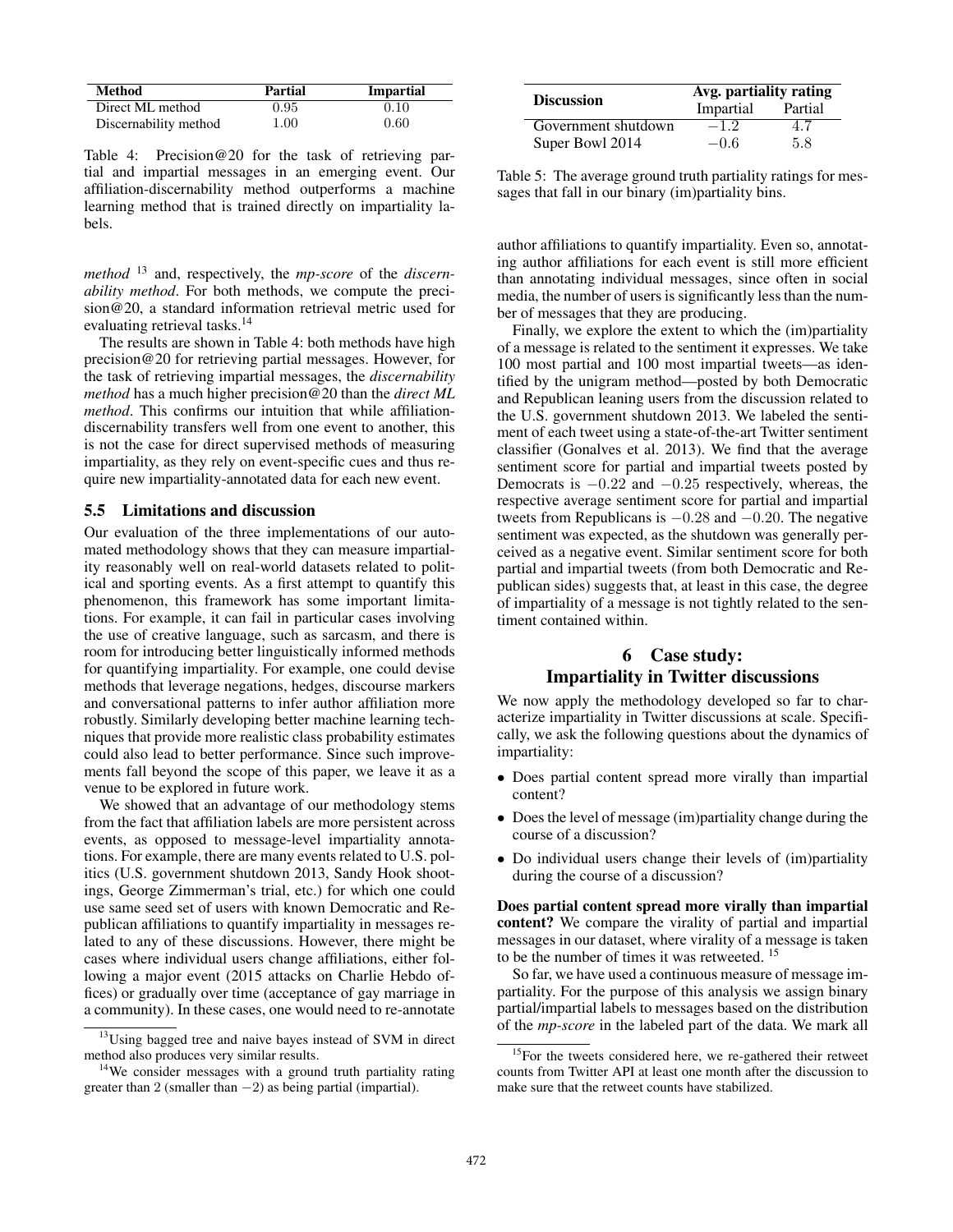| <b>Discussion</b>   | # Users | Avg. of PAR | Avg. of IMP    | p-value         |
|---------------------|---------|-------------|----------------|-----------------|
| Government shutdown | 231     | 0.162(22.3) | $-0.331(14.4)$ | $\leq 10^{-14}$ |
| Sandy Hook Shooting | 120     | 0.182(20.5) | $-0.191(12.1)$ | $< 10^{-6}$     |
| Zimmerman Trial     | 67      | 0.143(30.4) | $-0.149(15.1)$ | ${}< 0.01$      |
| Super Bowl 2014     | 339     | 0.010(5.9)  | $-0.141(2.2)$  | < 0.05          |
|                     |         |             |                |                 |

Table 6: Partial messages are twice more likely to be retweeted: p-values for Wilcoxon signed-rank test for the comparison of partial (PAR) and impartial (IMP) tweets. For all the events, the normalized virality (z-score) is above the per-user average for partial messages ( $> 0$ ) and below per-user average for impartial messages ( $< 0$ ). The un-normalized virality (shown in parentheses) for partial messages is roughly double that of impartial messages.

messages with *mp-score* < <sup>0</sup>.<sup>1</sup> as *impartial* and all those with  $mp\text{-}score \geq 0.4$  as *partial*. As shown in Table 5, this binary binning aligns well with human intuition.

To analyze the impact of impartiality on message virality, we need to disentangle it from the popularity of the topic in which a message appears and from characteristics of its author. For example, highly popular users (having millions of followers) are likely to be retweeted more than less popular users, regardless of what they tweet. Similarly, a highly popular discussion will inherently attract more retweets.

To control for these confounding factors, we compare the virality of partial and impartial messages posted by the same user within a given discussion. To this end, we standardize the retweet counts of all the messages of a user by converting individual retweet counts to their z-score,  $16$  after discarding users that did not post at least one partial and one impartial message during the discussion. This leads to a within-user paired comparison to which each user contributes equally: for each user we take the average virality z-score of their partial messages (PAR), and the average virality z-score of their impartial messages (IMP), and compare the resulting two sets using Wilcoxon signed-rank test. The results of this paired statistical test (Table 6) show that partial messages are indeed significantly more likely to be retweeted than impartial ones, even when they are sent by the same author and are on the same topic.

Does the level of message (im)partiality change during the course of a discussion? To answer this question, we analyze the average daily message partiality in the discussion of U.S. government shutdown of 2013—an event that went through several offline developments. The results, presented in Figure 3, show that the discussion stays somewhat impartial untill Sep. 26, 2014. However, we see a sharp rise in partiality on Sep. 27, corresponding to the U.S. Senate amending a bill related to Affordable Care Act, a move which would eventually lead to the Oct. 1 shutdown. Similarly, we see an increase in partiality immediately after the start of shutdown. Further fluctuations in partiality can also be mapped to offline developments. Finally, after the shutdown ended on Oct. 16, we can see gradual decrease in partiality suggesting that the discussions returns to a relatively impartial point after the issue has been resolved.



Figure 3: Fluctuations in partiality (*mp-score*) over the development of the Shutdown 2013 event; solid line indicates October 1st, the day the government shut down.

Do individual users change their levels of (im)partiality during the course of a discussion? As exemplified in the introduction, an author with a given affiliation can post both partial and impartial messages. Here, we study this phenomenon more generally and investigate whether individual users in Twitter vary their levels of (im)partiality over time.

In order to study the change in individual users' (im)partiality over time, we consider three discussions: U.S. government shutdown of 2013, Super Bowl 2014 and Super Bowl 2015. We divide these discussions into three different time intervals: before the event, during the event and after the event. For users with known affiliations (Democrats / Republicans, Broncos / Seahawks, Patriots / Seahawks) *who have posted messages in all three intervals*, we calculate their average partiality (the average *mp-score* of the messages that they posted) during each interval.

Figure 4 shows the changes in average user partiality during the three events. It can be seen that in all three discussions, the average partiality is high around the time when the event was taking place. This confirms our intuition that even users with set affiliations can vary their level of partiality during the course of a discussion.

## 7 Related work

A large body of research has focused on detecting polarization in various offline and online contexts. For example, studies have analyzed congressional votes in order to understand polarization in the context of U.S politics (Mc-Carty, Poole, and Rosenthal 2006, inter alia). Similarly, other studies have shown that political discussions in online world occur within highly polarized communities of users sharing similar political leanings or ideologies, with relatively little exchange of information between commu-

<sup>&</sup>lt;sup>16</sup>Z-score of a sample indicates the signed number of standard deviations that the sample is away from the population mean. Converting a retweet count to z-score ensures that popular users with high retweet counts do not skew the analysis.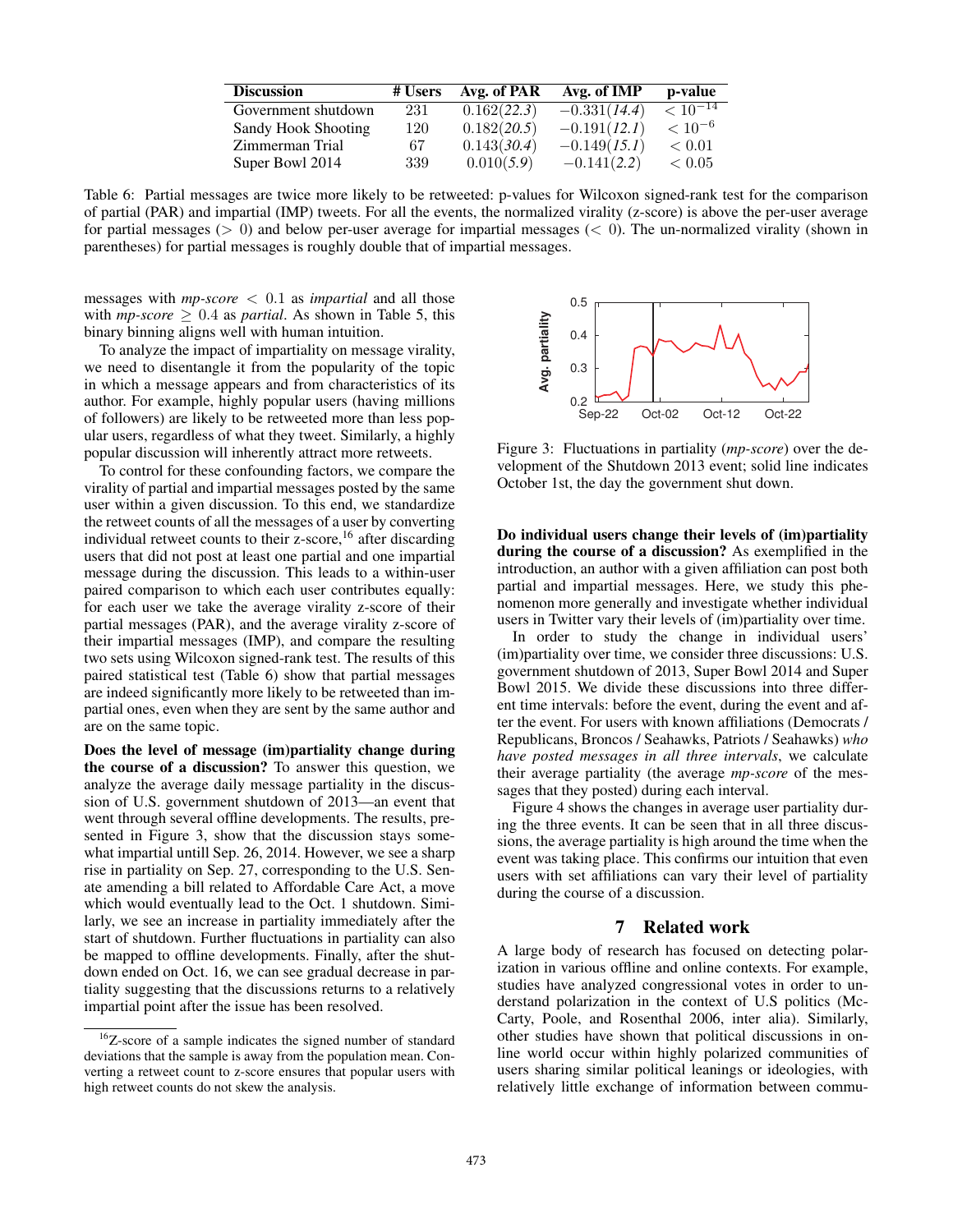

Figure 4: Change in user partiality (*mp-score*) around major events; each bin reflects the partiality of messages posted by the same group of users during the three intervals. Consistently across the three events, users post more partial messages around the time the event takes place (middle bars).

nities (Adamic and Glance 2005; Conover et al. 2011b; Weber, Garimella, and Batayneh 2013). Some prior studies have explored the bias of media sources using human annotations (Yano, Resnik, and Smith 2010; Budak, Goel, and Rao 2015) or unsupervised methods (Niculae et al. 2015b). In this work, we provide a finer-grained perspective on polarization by designing a framework that operates at the granularity of individual messages.

Another line of research has focused on detecting the political leaning of individual users in social media (Conover et al. 2011a; Pennacchiotti and Popescu 2011; Zamal, Liu, and Ruths 2012; Wong et al. 2013). As discussed in the introduction, the problem of measuring the impartiality of an individual message is crucially different from that of detecting its author affiliation.

A number of studies have used difference in language usage to detect polarity. For example, our unigram implementation is directly inspired by a comparison of methods capturing partisanship-inducing words in senate speeches (Monroe, Colaresi, and Quinn 2008). Another study pointed out that difference in usage of a hashtag by two parties can be used to measure political leaning (Weber, Garimella, and Teka 2013). In the context of Egyptian politics language differences are used to classify tweets into pro and anti-military categories (Borge-Holthoefer et al. 2015). We use insights from these studies to propose an automated way to quantify message impartiality.

The problem of detecting impartiality in a message is also different from detecting sentiment (Pang, Lee, and Vaithyanathan 2002) and subjectivity (Wiebe et al. 2004). While earlier works have tried to use sentiment analysis to quantify political polarity of messages (Wong et al. 2013, inter alia), and showed that news articles with high sentiment tend to attract more popularity (Reis et al. 2015), we show that the sentiment of a message does not necessarily correspond to its partiality. Similarly, the lack of any subjectivity cues in our introductory example (1) illustrates how the problem of quantifying impartiality is distinct from detecting subjectivity, a point that is addressed in more detail in (Recasens, Danescu-Niculescu-Mizil, and Jurafsky 2013).

Finally, earlier studies focusing on impartial language (Yano, Resnik, and Smith 2010; Recasens, Danescu-Niculescu-Mizil, and Jurafsky 2013) have relied on labeled

data, such as the Wikipdia NPOV corpus. In this work, we devise a framework that is applicable in settings where impartiality labels are not available, such as emerging events, enabling a large scale investigation of the phenomenon.

# 8 Conclusion and future work

In this paper, we made the case for a finer-grained approach to polarization in social media by analyzing the impartiality of individual messages. While the notion of message impartiality is intuitive, a lack of automated ways to measure it has hindered scientific inquiry so far. Against this background, we proposed an operationalization of the intuitive notion of message impartiality based on affiliation-discernability. We validated that the resulting measure aligns with human judgments of impartiality and then proposed ways in which the methodology can be automated. Since this method relies on a seed set of known author affiliations, which are generally more persistent and more easily obtainable than direct message partiality labels, our framework can be applied in real time to emerging events without requiring new annotations. Having an automated measure for judging message impartiality enabled us to conduct a large-scale study of message impartiality in Twitter discussions. This provided new insights not only into how impartiality of a message impacts its chances of spreading, but also on how impartiality of social media discussions (and of single users) varies over time.

Our work also opens numerous opportunities for future studies. First, having a reliable distinction between partial and impartial messages can be used to inform social media users about the degree of impartiality of the content they are consuming. This distinction could be leveraged for the task of balanced news reporting.

The performance of our automated method could be improved further by better integrating linguistic information and by using machine learning approaches that are better suited for measuring affiliation-discernability. To make our approach more general, we envision unsupervised methods that can jointly learn to detect message impartiality and author affiliations. To this end, we are distributing the annotated data to encourage future work on this phenomenon.<sup>17</sup>

In future work we plan to explore the nature of the interplay between impartiality and related concepts like disagreement (Allen, Carenini, and Ng 2014; Wang and Cardie 2014), credibility (Gupta et al. 2014) and rationality (Liu and Weber 2014). Understanding the role that impartiality plays in the outcome of consequential interactions, such as teamork (Niculae et al. 2015a) and debates (Romero et al. 2015; Tan et al. 2016; Zhang et al. 2016) is also an interesting avenue for future work.

Acknowledgments We thank the anonymous reviewers for their helpful suggestions and Evgeniy Gabrilovich, Ravi Kumar, Alexandru Niculescu-Mizil, Noah Smith and Arthur Spirling for their insightful comments. This work was supported in part by a Google Faculty Research Award.

<sup>&</sup>lt;sup>17</sup> Available at impartiality.mpi-sws.org.